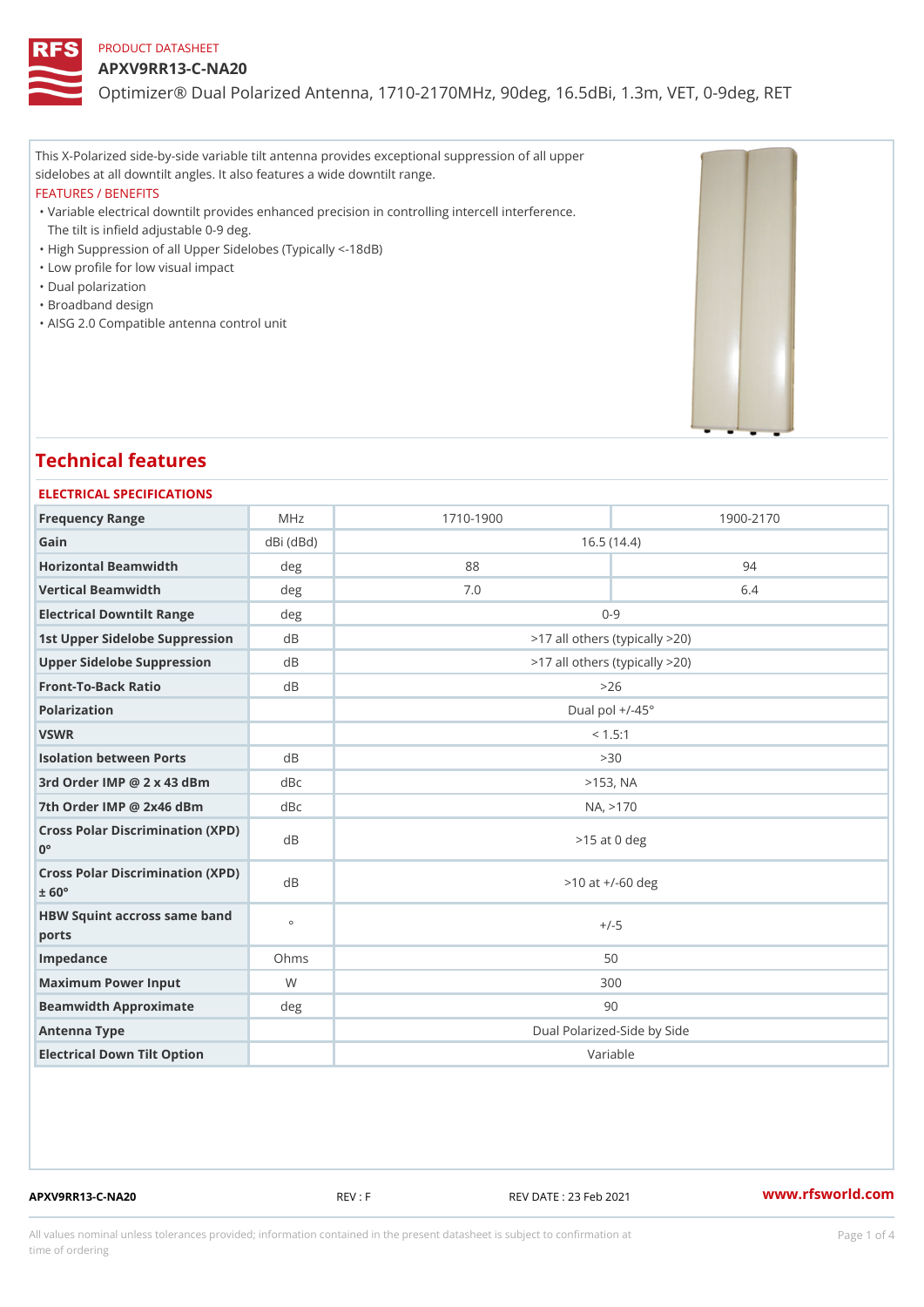# APXV9RR13-C-NA20

Optimizer® Dual Polarized Antenna, 1710-2170MHz, 90deg, 16.5dBi, 1.

| MECHANICAL SPECIFICATIONS          |                             |                                  |  |  |
|------------------------------------|-----------------------------|----------------------------------|--|--|
| Lightning Protection               |                             | Direct Ground                    |  |  |
| Connector Type/Location            |                             | (4) 7-16 Long Neck Female/Bottom |  |  |
| Dimensions - HxWxD                 | $mm$ (in)                   | 1349 x 356 x 80 (53 x 14 x 3.15) |  |  |
| Weight w/o Mtg Hardware kg (lb)    |                             | 18.1(40)                         |  |  |
| Survival/Rated Wind Speach/h (mph] |                             | 240 (150) / 160 (100)            |  |  |
| Wind Load @ Rated Wind, FNro(hbtf) |                             | 677 (152)                        |  |  |
| Wind Load @ Rated Wind, SNidebf)   |                             | 70 (16)                          |  |  |
| Mount Type                         |                             | Downtilt                         |  |  |
| Height (Approximate)               | ft.                         | 4.25                             |  |  |
| TESTING AND ENVIRONMENTAL          |                             |                                  |  |  |
| Operation temperature              | $^{\circ}$ C ( $^{\circ}$ F | $-40$ to 60 ( $-40$ to 140)      |  |  |
| MATERIAL                           |                             |                                  |  |  |
| Mounting Hardware Material         |                             | APM40-1 + 30019995               |  |  |
| ORDERING INFORMATION               |                             |                                  |  |  |
| Mounting Hardware                  |                             | APM40-1 + 30019995               |  |  |
| Mounting Pipe Diameter             | mm (in)                     | $60 - 120 (2.36 - 4.72)$         |  |  |

APXV9RR13-C-NA20 REV : F REV DATE : 23 Feb 2021 [www.](https://www.rfsworld.com)rfsworld.com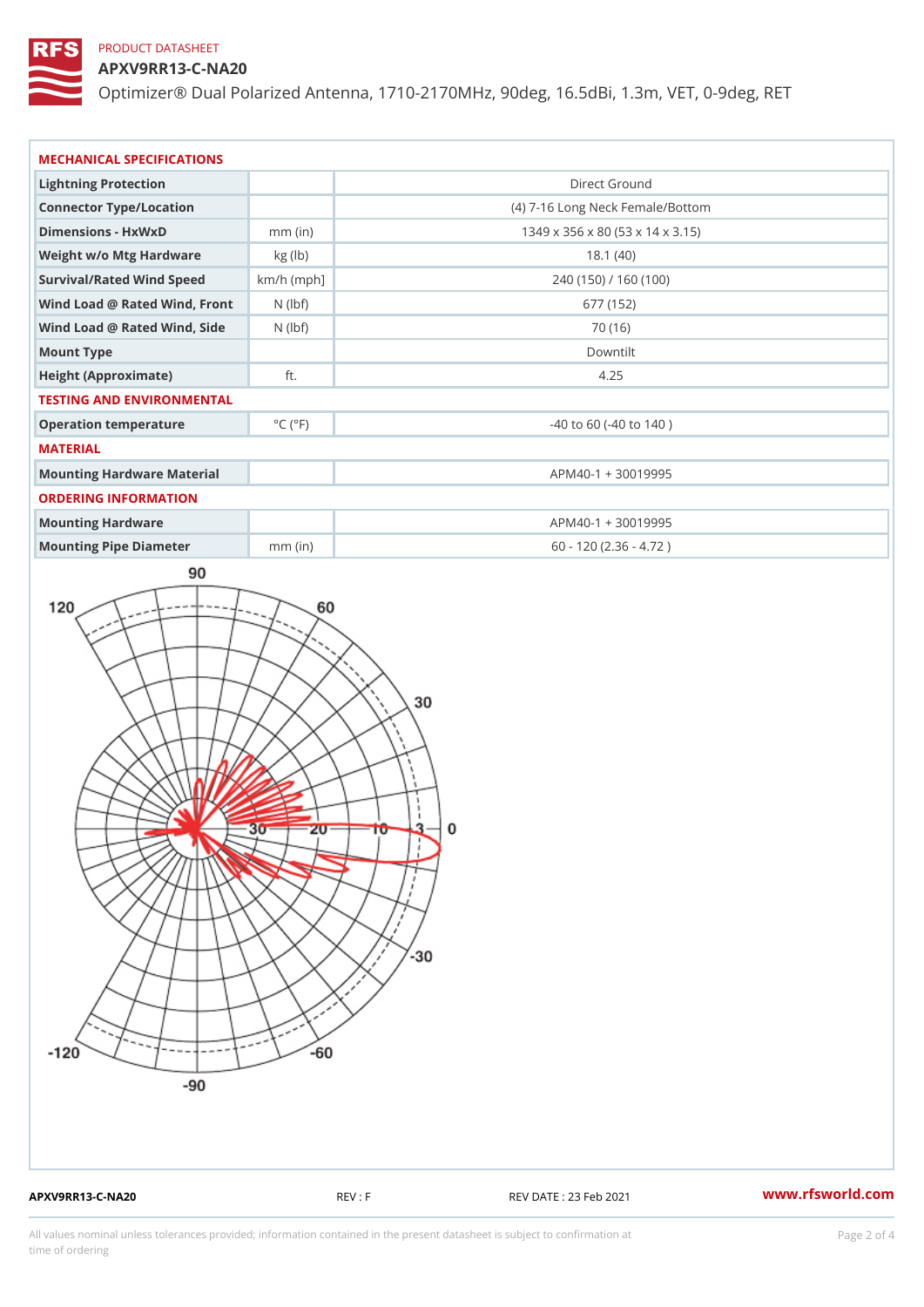APXV9RR13-C-NA20 Optimizer® Dual Polarized Antenna, 1710-2170MHz, 90deg, 16.5dBi, 1.

APXV9RR13-C-NA20 REV : F REV DATE : 23 Feb 2021 [www.](https://www.rfsworld.com)rfsworld.com

All values nominal unless tolerances provided; information contained in the present datasheet is subject to Pcapgeling that i time of ordering